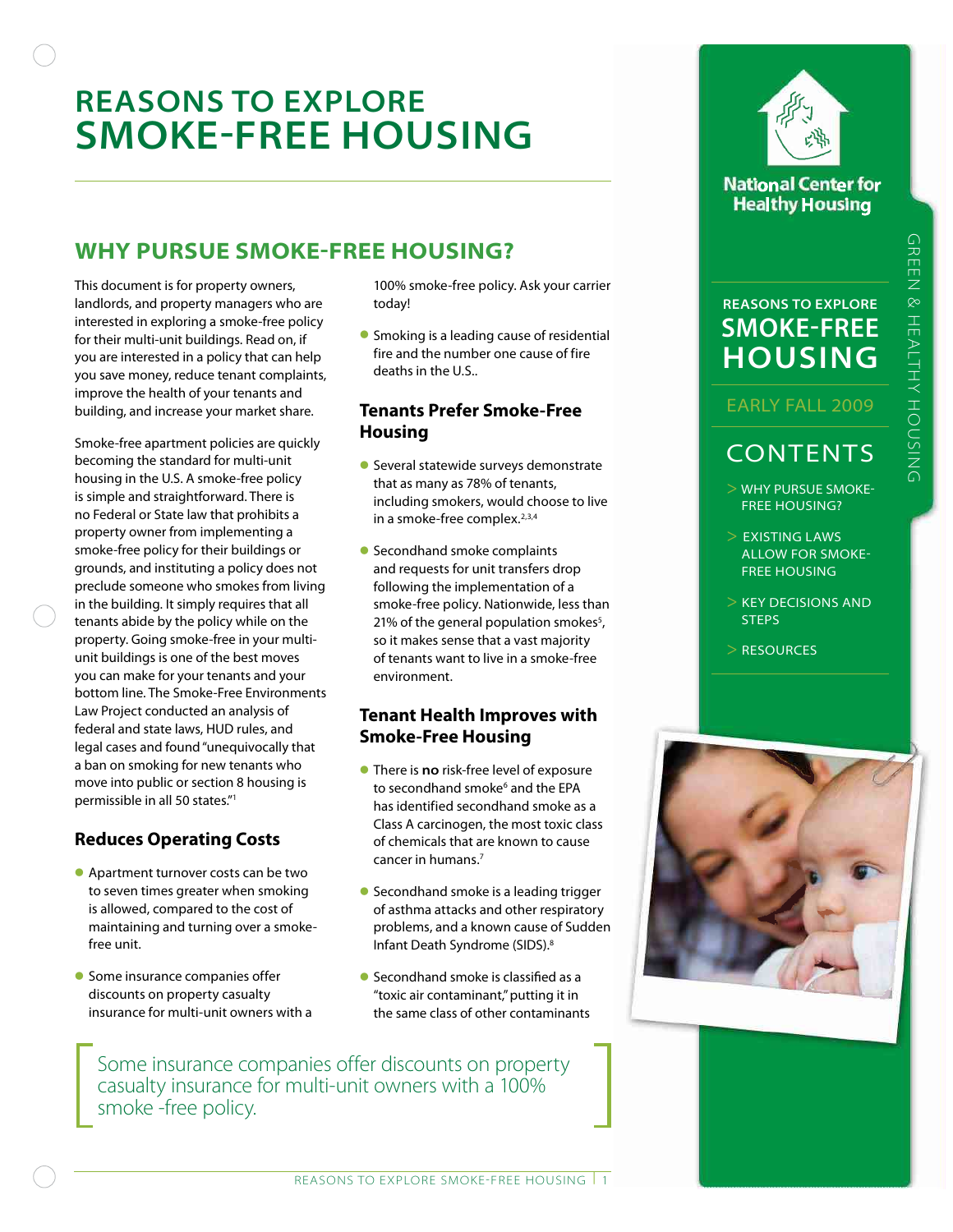## **The Monetary Impact**

Cost to Rehabilitate a Unit Where Smoking is Prohibited vs. a Unit Where Smoking is Allowed

|                         | Non-Smoking | <b>Light Smoking</b> | <b>Heavy Smoking</b> |  |
|-------------------------|-------------|----------------------|----------------------|--|
| <b>General Cleaning</b> | \$240       | \$500                | \$720                |  |
| Paint                   | \$170       | \$225                | \$480                |  |
| <b>Flooring</b>         | \$50        | \$950                | \$1,425              |  |
| <b>Appliances</b>       | \$60        | \$75                 | \$490                |  |
| <b>Bathroom</b>         | \$40        | \$60                 | \$400                |  |
| <b>TOTAL</b>            | \$560       | \$1,810              | \$3,515              |  |

*Data reflects surveys from housing authorities and subsidized housing facilities in New England. Collected and reported by Smoke-Free Housing New England, 2009.*

including asbestos, lead, vehicle exhaust and a host of other chemicals strictly regulated in the U.S.<sup>9</sup>

- Ventilation systems do not protect families from secondhand smoke. Most air filter systems are designed to remove odors, not the toxic particles from tobacco smoke. According to the American Society of Heating, Refrigerating and Air-Conditioning Engineers (ASHRAE), "At present, the only means of effectively eliminating health risk associated with indoor exposure is to ban smoking."10
- Research demonstrates that up to 65% of air can be exchanged between units and that smoke travels through tiny cracks, crevices and chasing, involuntarily exposing individuals in adjacent units.<sup>11</sup>

## **Other Policy Benefits**

#### **Self enforcing.**

Smoke-free policies are largely selfenforcing. Because tenants expect and tend to prefer a smoke-free environment, they will abide by the policy. Guardian Management, a group managing over 12,000 smoke-free units nationwide, recently released survey results showing that more than three-quarters of their residents are "happy" with the smokefree policy.<sup>12</sup>

#### **Gain green building credits.**

Numerous "Green Building" programs, such as the U.S. Green Building Council's LEED program and the Enterprise Community Partner's Green Communities initiative, provide credit in their programs for smokefree properties.

#### **Access to state affordable housing tax incentives.**

Several states (Maine, California and New Hampshire) currently offer tax credit

incentives to developers of low-income housing for new housing projects that include a smoke-free policy.

#### **HUD strongly encourages public housing authorities to pursue smoke free housing.**

On July 31, 2009 HUD issued a notice that unequivocally stated the Department's support for non smoking policies at public housing authorities (PIH–2009–21 (HA)).

## **Existing Laws Allow for Smoke-Free Housing**

- There are no federal, state, or local laws that prohibit a landlord, housing authority or condominium association from adopting a 100% smoke-free policy. You can make your entire property smoke-free, including all apartment units and outdoor spaces.13
- **•** Smoking is not a legal right. Smoke-free policies do not infringe on the legal rights of individuals.14
- **Smokers are not a protected class** under any state or federal law.<sup>15</sup> Smoke-

free policies are like any other lease provision, such as trash disposal or pet restrictions, and should be implemented and enforced as any other lease policy.

• Both public and private facilities have the right to adopt smoke-free policies. If you are a public housing authority, or owner of a subsidized facility, ensure your tenants receive adequate notice (30 days or more) of lease change and that HUD and/or your local housing authority approve of any changes to the model lease.<sup>16,17</sup>

Smoking is not a legal right. Smoke-free policies do not infringe on the legal rights of individuals.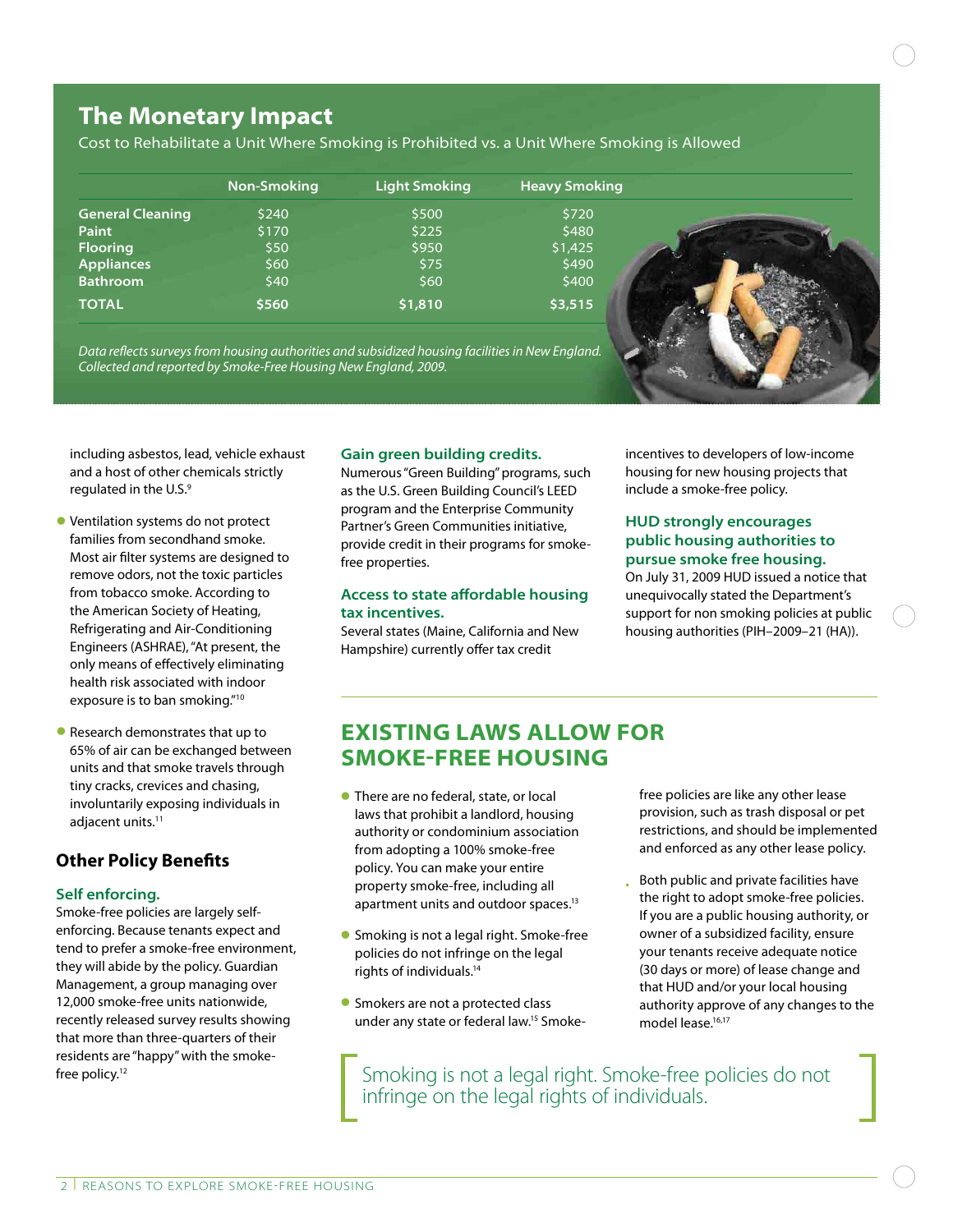## **Key Decisions and Steps**

## **For New Buildings**

#### **Start Fresh.**

The easiest way to implement a smokefree policy is to make buildings 100% smoke-free as you develop them. Include explicit language in your lease that notifies incoming tenants of the policy. You can view sample lease language by visiting *www.smokefreehousingne.org.*

#### **Modify leases.**

When adopting a smoke-free policy, include a lease provision or addendum that outlines the restrictions and penalties under your policy. When new or renewing tenants sign the lease, have them initial that they have read and understand the policy.

#### **Advertise as smoke-free.**

Include "smoke-free" in all advertisements for your vacant units. Smoke-free policies are amenities, no different than the inclusion of heat or hot water. Approximately 75% of tenants want to live in a smoke-free environment, and including a notice that your building is smoke-free can attract more attention to your listing.

#### **Inform potential tenants.**

Include information regarding your smoke-free policy on all housing applications to ensure incoming tenants are aware of the rules before they move in to your building. Also, include adequate signage and communication to remind existing tenants, incoming guests and maintenance workers of the policy.

### **For Existing Structures with Tenants**

#### **Build tenant support.**

When you're not sure how tenants feel about a smoke-free policy, and you want their input, a brief survey might be in order. Asking questions such as "has secondhand smoke from another

unit ever bothered you" or "if available, would you prefer to live in a smoke-free environment", can help you determine what type of policy to implement. For sample survey language, visit *www. smokefreehousingne.org.*

#### **Communicate widely.**

The success of your smoke-free policy will be relative to how well you communicate the policy with your tenants. This does not have to be complicated, or overly time consuming, but things like including articles in your tenant newsletter, holding tenant meetings so opinions can be voiced, sending a letter to tenants, providing adequate signage and supplying information on the harmful effects of secondhand smoke will all help with policy enforcement down the road.

#### **Offer support.**

Many existing developments offer some type of cessation services (quit smoking support) to their tenants. Look to your State or municipal health department, Lung Association, Cancer Society or local hospital for free cessation support. Though you are not asking people to quit smoking with a smoke-free policy, this type of policy provides incentive and support to those who were considering quitting. Providing tenants with local cessation information is a way to show that you care about their well-being.

#### **Give plenty of notice.**

Notifying residents about your policy well in advance of making it effective isn't only a good idea—it's the law. Neglecting to tell both your new and old residents about your smoking policy is a breach of the duty to provide notice. You may only be required to give 30 days notice per your lease agreement when implementing a smoke-free policy, but it is recommended that you provide at least 90 days advance warning. This extra time will give those who smoke a chance to adjust their lifestyle to the new policy. Your posted

Approximately 75% of tenants want to live in a smoke-free environment.

notifications should include the wording that will be in your leases or covenants. Providing poorly worded or incomplete lease provisions in these notices is also considered a breach of duty.

#### **Consider your options.**

There are many options to consider with a new policy. Will you prohibit smoking on the entire property grounds, 25 feet from doorways/ entrances/windows or only in the building? If you allow smoking on the grounds, where will those tenants go to smoke? Will you provide a space?